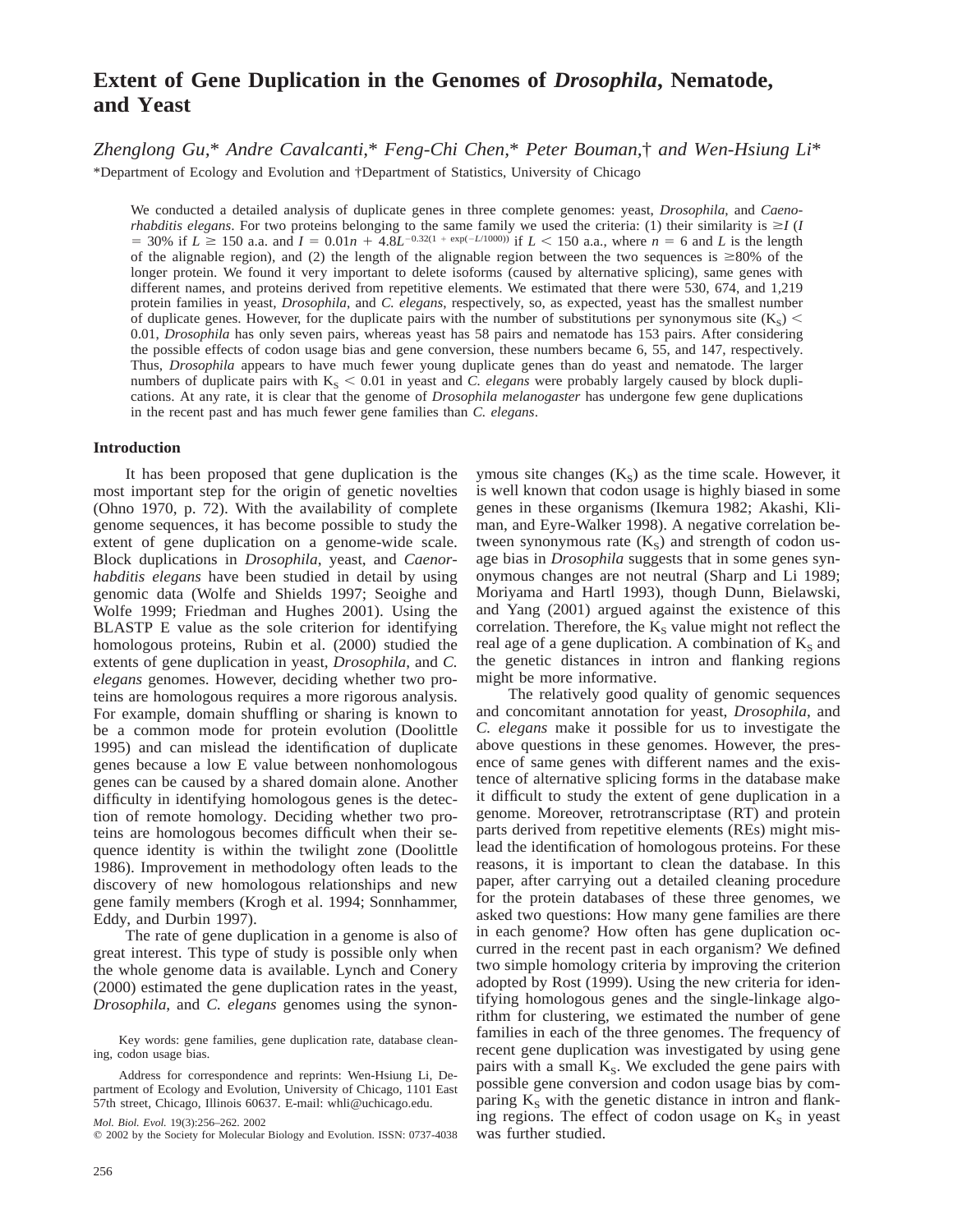## **Materials and Methods**

The protein data sets were obtained from the following websites:

*Caenorhabditis elegans*: http://www.sanger.ac.uk/ Projects/C\_elegans/wormpep/ Wormpep release 40 was used. There were 19,730 protein sequences in the database, of which 48 did not have genomic position information and 22 did not have corresponding coding sequences (cds). We used the rest of the 19,660 protein sequences in our analysis.

Yeast: ftp://ncbi.nlm.nih.gov/genbank/genomes/ S\_cerevisiae/ We used the NCBI October 2000 version, which was part of the Reference Sequence (RefSeq) project. The annotation for this version was based on the Saccharomyces Genome Database in the Stanford genomic resources (SGD, http://genome-www.stanford. edu/Saccharomyces/). A total of 6,297 protein sequences were in the database and used in our analysis. Information for block duplications and gene pairs within the blocks was downloaded from the website http:// www.gen.tcd.ie/khwolfe/ (Wolfe and Shields 1997).

*Drosophila*: ftp://ncbi.nlm.nih.gov/genbank/genomes/ D\_melanogaster/ Release 2, October 2000 from NCBI was used. A total of 14,335 protein sequences were in the database.

The corresponding cds and genomic sequences for all three genomes were also downloaded from the above websites.

The data for each genome was processed as described below.

# First Round Grouping

In each of the three genomes studied, every protein was used as the query to search against all other proteins in the database using FASTA ( $E = 10$ ). Our criteria for two proteins to form a link (i.e., to be in the same family) are (1) the FASTA-alignable region between the two proteins should be longer than 80% of the longer protein, and (2) the identity between the two proteins (*I*) should be  $I \geq 30\%$  if the alignable region is longer than 150 a.a. and  $I \ge 0.01n + 4.8L^{-0.32(1 + exp(-L/1000))}$  (Rost 1999) if otherwise, where *L* is the alignable length between the two proteins. Rost's formula was derived from an empirical study, which suggests that a higher *I* value was needed for shorter proteins. We use  $n = 6$ , which makes the formula continuous at  $L = 150$ . We call it a hit if two proteins form a link. The single-linkage algorithm was used to group proteins into clusters, i.e., if protein A hits protein B and protein B hits protein C, we group proteins A, B, and C together, regardless of whether protein A hits protein C or not.

## Cleaning of Same Genes with Different Names

Occasionally, more than one name is assigned to the same gene and these names are presented as different genes in the database. Such a situation can be detected by comparing their sequence coordinates. In each of such cases, only one copy was kept in the analysis.

## Isoform Cleaning

Based on gene and exon annotation, we define that two genes are isoforms if their shared coding region is longer than 20% of the entire coding region of the shorter gene. We delete one of the two isoforms from the database as follows: Delete the shorter one if both are singletons; delete the one that is a singleton if the other belongs to a multigene family; delete the shorter one if the two isoforms form a two-member cluster; delete the shorter one if both are from the same gene family with more than two members and they have the same hits; and delete the one with fewer hits if they belong to the same cluster but their hits are not all the same. We keep both proteins if they belong to different multigene families.

## RE Cleaning

Each protein was used as the query to search against the RE database for the same organism using FASTAX ( $E = 10^{-5}$ ). We delete the whole protein sequence from the database if the part of the protein hit by an RE is longer than 80% of the protein itself. We delete only the part that was hit by an RE if it is shorter than 80% of the protein.

#### Second Round Grouping

We repeat the steps in the first round grouping with the cleaned database. The new clusters are regarded as gene families.

### Synonymous-Nonsynonymous Substitution Calculation

If two proteins are linked to each other, the FAS-TA-alignable regions of the two proteins are realigned using clustalW, and the corresponding coding regions of the genes are aligned based on the protein alignment. The number of substitutions per synonymous site  $(K<sub>s</sub>)$ and nonsynonymous site  $(K_A)$  are calculated using PAML (Yang and Nielsen 2000; the default parameters are used in the calculation).

# Genetic Distance in Intron and Flanking Regions

Sequences of entire introns and flanking 150 bp of cds (both upstream and downstream) are extracted using gene annotation data. ClustalW is used to do the alignment, and genetic distances are calculated using Kimura's (1980) two-parameter method when the divergence is less than 5%, but Tamura and Nei's (1993) six-parameter method is used for more divergent sequences.

## Codon Usage Bias Calculation

The effective number of codons (ENC) is calculated for each gene using the CodonW package (ftp:// molbiol.ox.ac.uk/cu/codonW.tar.Z) and is used as a criterion for the strength of codon usage bias: the smaller the ENC, the stronger the codon usage bias.

The results of the above analysis were stored in a MySQL database.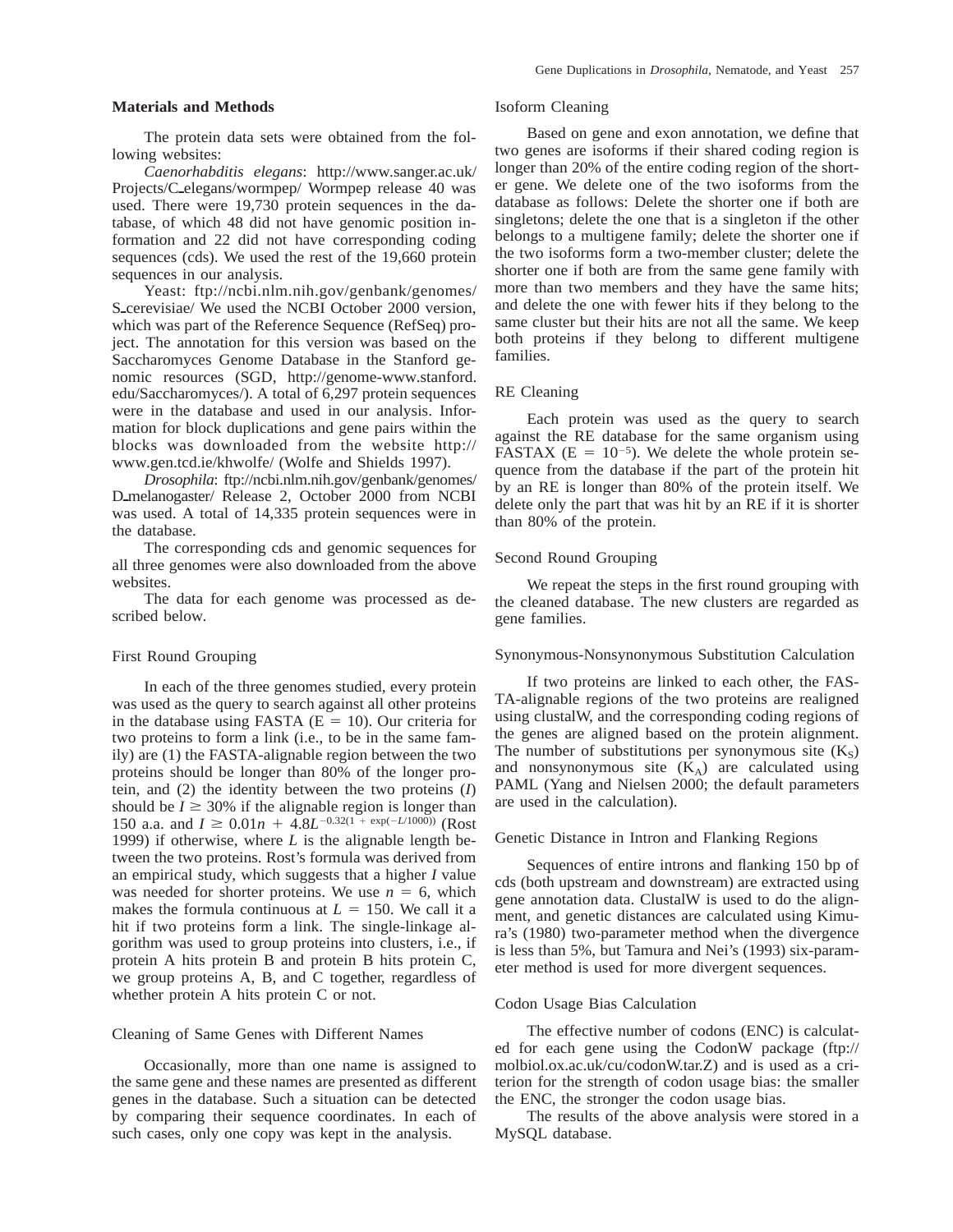| rotellis IIIt by RES that were Defetted from the Databases |                                       |                 |            |            |  |  |
|------------------------------------------------------------|---------------------------------------|-----------------|------------|------------|--|--|
|                                                            | Family or Group Size                  | Yeast           | Drosophila | C. elegans |  |  |
| Same gene $\dots$                                          |                                       | 201<br>$\Omega$ |            |            |  |  |
|                                                            | >2                                    | 0               | 215        |            |  |  |
|                                                            | Total                                 | $\Omega$        | 416        |            |  |  |
| $Isoforms. \ldots$                                         |                                       | 53              | 197        | 166        |  |  |
|                                                            |                                       | $\theta$        | 150        | 165        |  |  |
|                                                            | >2                                    |                 | 108        | 116        |  |  |
|                                                            | Total                                 | 55              | 455        | 447        |  |  |
| $REs$                                                      | Proteins hit by REs ( $E = 10^{-5}$ ) | 110             | 116        | 506        |  |  |
|                                                            | Hit length $>80\%$ of protein itself  | 101             | 59         | 255        |  |  |

**Number of Cases of a Gene with Different Names, Number of Isoforms, and Number of Proteins Hit by REs that were Deleted from the Databases**

# **Results**

# Database Cleaning

Table 1 shows the number of cases of a gene with different names and the number of isoforms that were cleaned from each database used. In the *Drosophila* database, more than 400 cases of a gene with different names were found, suggesting a relatively poor annotation. In yeast, isoforms were found mainly as singletons (i.e., they do not belong to protein families), whereas in *Drosophila* and *C. elegans* the majority of isoforms were found in protein families. The number of proteins hit by REs is also listed in table 1. In Yeast and *C. elegans*, a large number of sequences deleted belong to the RT families. On the other hand, there are much fewer RTs in the current *Drosophila* protein database. It will be interesting to see whether the low number of RTs in *Drosophila* is real or is caused by incomplete genome sequencing. We note that in many cases the part of the protein derived from a RE is less than 80% of the protein (9 in yeast, 57 in *Drosophila*, and 251 in *C. elegans*). Many of these proteins belong to non-RT protein families, although they include part(s) derived from a RE. This observation suggests that REs play an important role in protein evolution (Brosius 1999; Makalowski 2000; Nekrutenko and Li 2001).

The dramatic effect of database cleaning is shown in table 2. For example, for *Drosophila*, before the database was cleaned, there were 660 gene pairs with  $K<sub>S</sub>$  $< 0.01$  within gene families having fewer than six members, but this number was reduced to two after database cleaning; 413 pairs were the same gene with different names and most of the rest (245 pairs) were isoforms.

**Table 2 Number of Gene Pairs Before and After Database Cleaning**

|                | Group           | YEAST  |     | <b>DROSOPHILA</b>  |    | C. ELEGANS    |       |
|----------------|-----------------|--------|-----|--------------------|----|---------------|-------|
| $K_{\circ}$    | Size            | Before |     | After Before After |    | <b>Before</b> | After |
| < 0.01         | $<$ 6<br>$\sim$ | 34     | 32  | 660                | 2  | 301           | 76    |
|                | A11             | 221    | 58  | 761                |    | 1.700         | 153   |
| $< 0.1 \ldots$ | $<$ 6           | 68     | 62  | 703                | 10 | 438           | 171   |
|                | All             | 930    | 172 | 822                | 26 | 2,113         | 379   |
| $< 0.25$       | $<$ 6           | 95     | 88  | 729                | 22 | 535           | 254   |
|                | All             | 1.220  | 262 | 862                | 52 | 2.426         | 664   |

## Number of Gene Families

The numbers of protein families were estimated to be 530, 674, and 1,219 in yeast, *Drosophila*, and *C. elegans*, respectively (table 3). Our estimates are much smaller than those of Rubin et al. (2000) because we conducted a very detailed database cleaning, and our criteria for homology are much more rigorous than theirs (they considered two proteins homologous if the BLASTP E value between them is  $\leq 10^{-6}$  but did not require any minimal length of the alignable region). If we count one gene family as one unique gene type, the numbers of unique gene types are estimated to be 5,298, 11,460, and 14,077 in yeast, *Drosophila*, and *C. elegans*, respectively. A striking point is that the number of gene families in *Drosophila* is somewhat larger than that in yeast but much smaller than that in *C. elegans*, although the genome size and total protein number in the whole genome are similar in *Drosophila* and *C. elegans* but much larger than those in yeast. The number of unique gene types in *Drosophila* is more similar to that in *C. elegans* than that in yeast. The top five gene families for each organism are listed in table 4. The largest multiple gene family in yeast is the seripauperin gene family, whereas it switches to trypsin and olfactory receptor gene families in *Drosophila* and *C. elegans*, respectively (table 4).

| Table |  |
|-------|--|
|-------|--|

| Distributions of Multiple Gene Families in Yeast, |  |  |
|---------------------------------------------------|--|--|
| <i>Drosophila, and C. elegans</i>                 |  |  |

|                                                       | FAMILY NUMBER |                       |        |  |
|-------------------------------------------------------|---------------|-----------------------|--------|--|
| Family size                                           | Yeast         | Drosophila C. elegans |        |  |
|                                                       | 4.768         | 10.786                | 12,858 |  |
|                                                       | 415           | 404                   | 665    |  |
|                                                       | 56            | 113                   | 188    |  |
|                                                       | 23            | 46                    | 93     |  |
|                                                       | 9             | 21                    | 71     |  |
|                                                       | 19            | 52                    | 104    |  |
| $11-20$                                               | 8             | 26                    | 57     |  |
| $21 - 50$                                             |               | 11                    | 33     |  |
| $50 - 80$                                             | $\Omega$      |                       | 5      |  |
| $>80$                                                 |               |                       | 3      |  |
| Number of gene families $\dots$                       | 530           | 674                   | 1.219  |  |
| Number of unique gene types <sup><math>a</math></sup> | 5.298         | 11.460                | 14.077 |  |

<sup>a</sup> One gene family is counted as one unique gene type.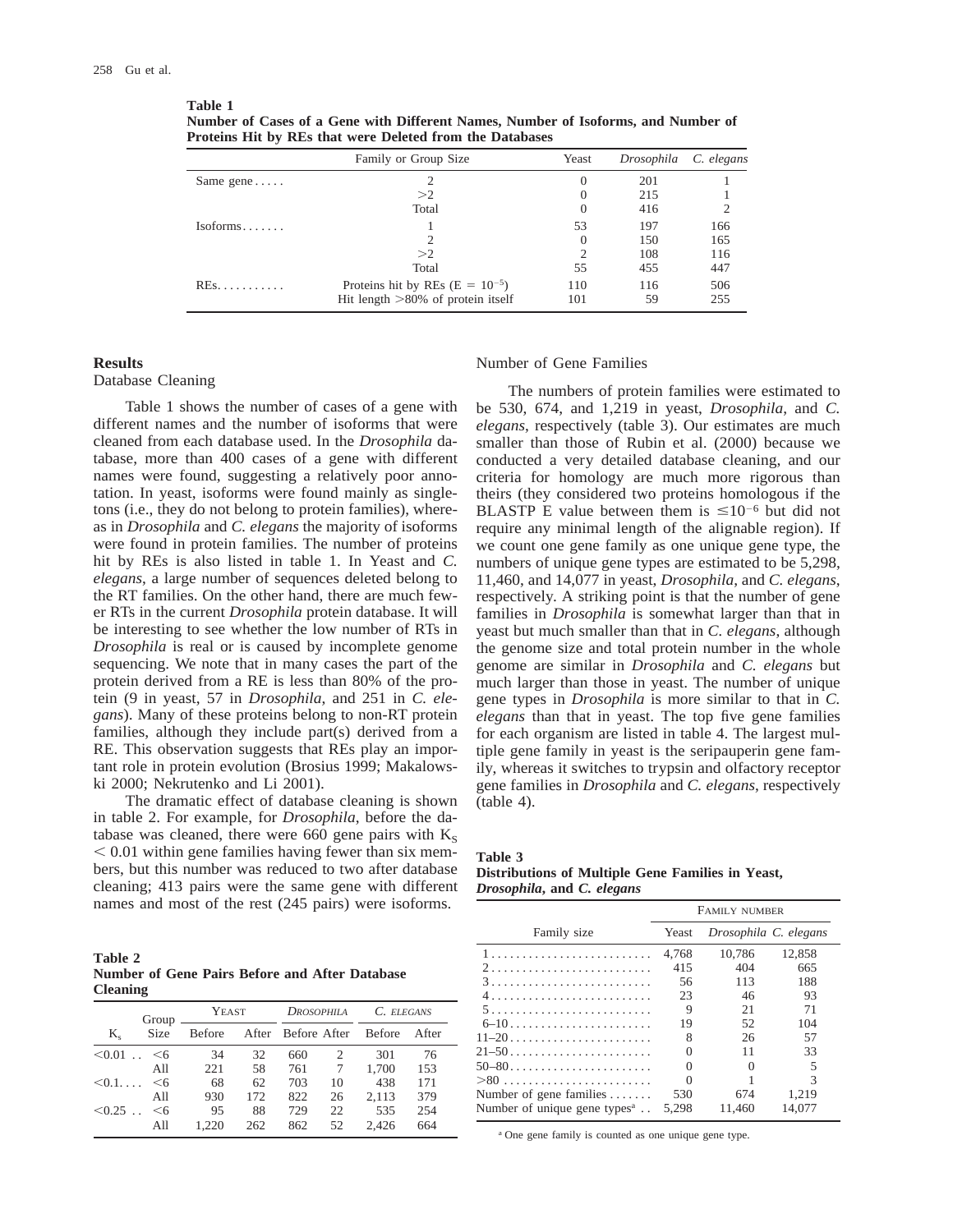**Table 4 Top Five Multiple Gene Families in Yeast,** *Drosophila***, and** *C. elegans*

| Size                  | Representative proteins                                    |
|-----------------------|------------------------------------------------------------|
| Yeast                 |                                                            |
|                       | 20 Seripauperins                                           |
|                       | 19  Hexose transporters                                    |
|                       | 17  Aminoacid permeases                                    |
|                       | 15  Putative helicase                                      |
|                       | 12  Heat-shock proteins                                    |
| Drosophila            |                                                            |
| $111 \ldots$ Trypsins |                                                            |
|                       | 49  Cuticle proteins                                       |
|                       | 37  GTP-binding proteins                                   |
| $36$ P450             |                                                            |
|                       | 34  Cuticle proteins                                       |
| C. elegans            |                                                            |
|                       | 242  Of actory receptors                                   |
|                       | 181  Olfactory receptors                                   |
|                       | 154  Mostly hypothetical proteins                          |
|                       | 76  Mostly hypothetical proteins                           |
|                       | 73  Mostly hypothetical proteins, containing F-box domains |

# Gene Duplication Rates

Table 5 lists the number of duplicate genes with  $K<sub>S</sub>$  $<$  0.01. We compared K<sub>S</sub> with the genetic distances in intron and flanking regions. Those pairs with both the genetic distance in intron and flanking regions (both up and down stream 150 bp) larger than 0.02 were excluded from the table. It is interesting to note that there are only six pairs of duplicate genes in *Drosophila* that have  $K_S$  $<$  0.01, whereas this number is 55 in yeast and 147 in *C. elegans* (35 in yeast if we exclude the putative helicase protein family). Assuming similar synonymous mutation rates in these three organisms and using the estimated rate in *Drosophila* (15.6 substitutions per site per 109 years; Li 1997, p. 191), we calculated the recent gene duplication rates in the three organisms (table 5). The recent gene duplication rate was found to be more than 10-fold lower in *Drosophila* than in yeast and *C. elegans*. We found that the number of gene pairs with a small  $K<sub>S</sub>$  did not increase much when we reduced the alignable-length limit from 80% to 50% (six pairs for 80% coverage to seven pairs for 50% coverage). We cannot distinguish gene duplication from domain shuffling if the alignable region coverage is too small. However, even after we remove the alignable region coverage limit, there are still only 12 pairs with  $K_S < 0.01$ in the whole *Drosophila* genome.

## **Discussion**

#### Grouping Strategy

Gene family clustering is a difficult problem for two reasons. First, domain shuffling, which is a common mode for protein evolution, might mislead the clustering of two nonhomologous proteins into the same family because of the shared domain alone. Second, deciding whether two proteins are homologous becomes difficult when their sequence identity is low. In this paper, we improved the criterion adopted by Rost (1999), which is only based on the sequence identity, to identify the homologous relationship between two proteins. In Rost (1999), the cutoff identity is a function of the length of the alignable region. This simple criterion does not specify the proportion of alignable regions. To reduce the chance of putting two nonhomologous proteins into the same family as a result of domain sharing, we required the alignable region between two proteins to be at least 80% of the longer protein. The same criterion was used earlier in identifying homologous genes in *Arabidopsis* (The Arabidopsis Genome Initiative 2000), although most of the previous studies used only a statistic score (the E value or a related score) as the criterion. If we removed the alignable region coverage limit from our criteria and used only the identity level for inferring homologous genes, we found that more than one-third of the proteins in the *Drosophila* genome were grouped into the largest family. In table 4, the olfactory receptor protein families are the largest protein families in *C. elegans*. That the sizes of these protein families we identified are similar to those studied by other authors (Robertson 1998, 2000) suggests that our grouping strategy works reasonably well in clustering homologous proteins into the same group and preventing clustering different proteins together because of domain sharing. However, sometimes the arbitrary alignable-length limit might prevent real homologous proteins from being clustered in the same family. The effect of alignablelength limit needs to be investigated in the future. At any rate, our criteria should be regarded as operational, and our estimates of protein family numbers should be taken with these criteria in mind.

| Table 5                                                                          |  |  |  |
|----------------------------------------------------------------------------------|--|--|--|
| Recent Gene Duplication Rate in Yeast, <i>Drosophila</i> , and <i>C. elegans</i> |  |  |  |

|                                              | Yeast                       | Drosophila | C. elegans |
|----------------------------------------------|-----------------------------|------------|------------|
| Original pair number with $K_s < 0.01$       | 58                          |            | 153        |
| Pair number after correction <sup>a</sup>    | $55^{\rm b}$ $(32)^{\rm c}$ | 6(10)      | 147 (164)  |
| Total protein used in the analysis           | 6.141                       | 13.405     | 18.956     |
| Gene duplication rate (per gene per $Myr)^d$ | $0.028^{\circ}$             | 0.0014     | 0.024      |

<sup>a</sup> The gene pairs with the genetic distances in the intron and flanking regions (both up and down stream 150 bp) larger than 0.02 were excluded from the analysis.

<sup>b</sup> If the Y'-helicase (putative helicase, Table 4) protein family is excluded, this number is reduced from 55 to 35.

 $\degree$  The numbers in the parenthesis are from Lynch and Conery (2000).

<sup>d</sup> The estimated rate of silent-site substitution in *Drosophila* of 15.6 substitutions per site per 10<sup>9</sup> years was used for all three species.

 $\degree$  If the Y'-helicase protein family is excluded, this number is 0.018.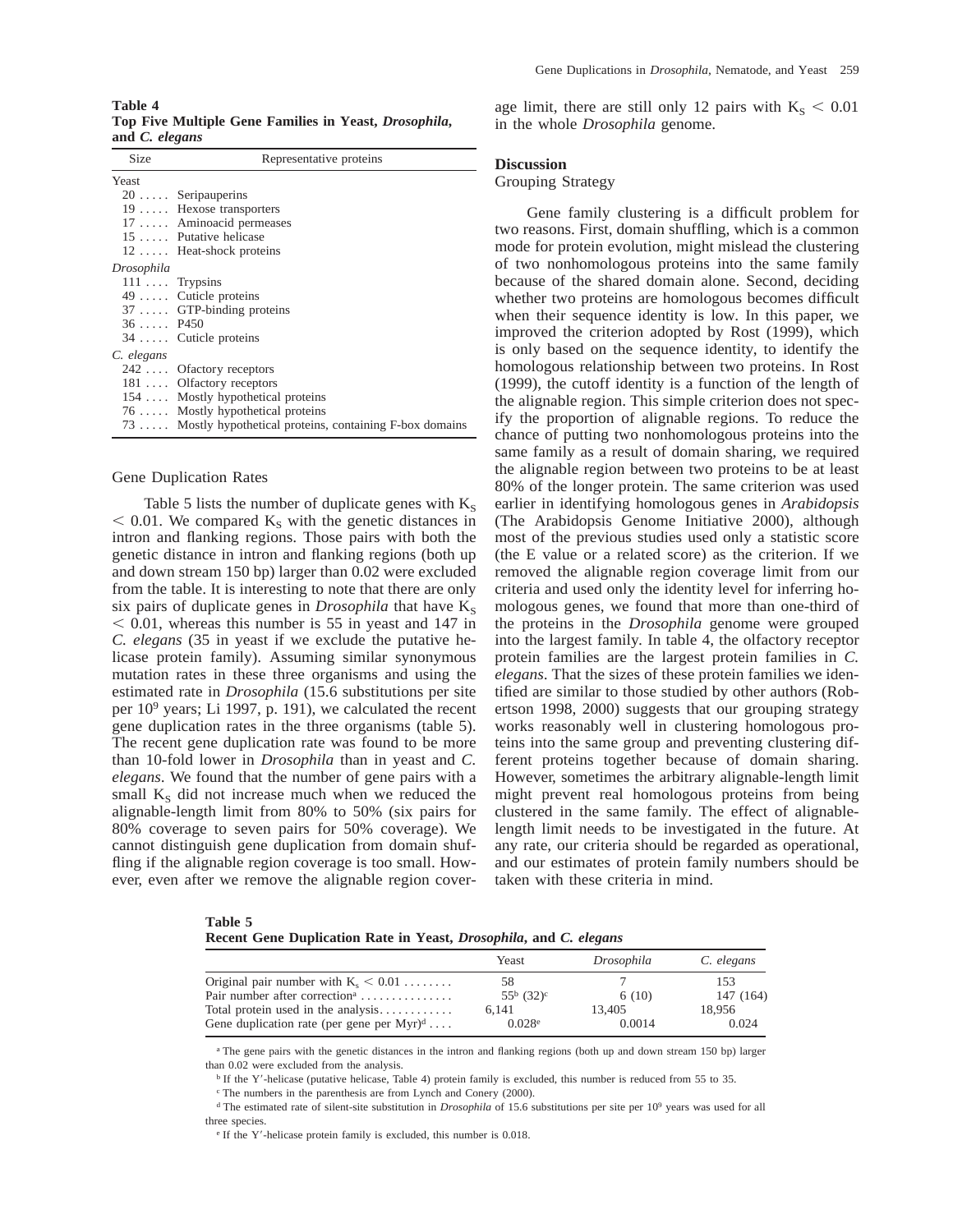## Importance of Database Cleaning

We conducted an extensive database cleaning before we did protein family grouping. The presence of same genes with different names and the existence of isoforms (mainly from alternative splicing) in the database inflate the counts of protein families, whereas protein parts derived from REs may cause nonhomologous genes to be clustered into the same family. The database cleaning was found to be very necessary. For example, the number of protein families in the original *Drosophila* database was 1,094, but it was reduced to 674 after database cleaning. The selection of the database for study is also of great importance. The protein and related cds database in NCBI for *C. elegans* was used at the beginning of our study. However, it was found that the database was full of redundant protein sequences, many gene annotations were not consistent with cds sequences, and the translation of many cds were not the same with the corresponding protein sequences. We switched to Wormpep for its better quality.

## Paucity of Young Duplicate Genes in *Drosophila*

It is interesting that the gene duplication rate is very low in *Drosophila*. This conclusion comes from two lines of evidence: (1) the number of gene pairs with a small  $K_S$  ( $K_S$  < 0.01) in *Drosophila* is much smaller than those in yeast and *C. elegans* (table 5), and (2) the number of gene families in *Drosophila* is only somewhat larger than that in yeast but much smaller than that in *C. elegans* (table 3), despite the fact that *Drosophila* has a genome size and protein number much larger than those in yeast and similar to those in *C. elegans*. However, this conclusion should be taken with caution because the sequencing strategy for *Drosophila* was different from the other two organisms. It is possible that the shotgun strategy used to sequence the *Drosophila* genome could not distinguish between very recently duplicated genes, which have  $K_S$  and  $K_A$  equal or close to 0. The fact that we still see some gene pairs with  $K_s =$  $K_A = 0$  in *Drosophila* genome and that the number of gene pairs with an intermediate  $K<sub>S</sub>$  is still much smaller in *Drosophila* than in the other two organisms (table 2) suggests that the sequencing strategy might not be a major factor. In other words, *Drosophila* might indeed have had a much lower duplication rate than yeast and *C. elegans*, at least in the recent past.

It has been shown that block duplication occurs more frequently in yeast and *C. elegans* than in *Drosophila* (Friedman and Hughes 2001). This might largely account for the higher duplication rates in yeast and *C. elegans*. For example, we investigated the most recent gene duplications in yeast and found that among gene pairs with  $K_S < 0.01$ , there are at least eight duplication events involving more than one gene pair with  $K<sub>S</sub> < 0.01$ . The largest block has seven embedded gene pairs with  $K_S < 0.01$ . There are other possible explanations. For example, a higher evolutionary rate for synonymous site, a higher deletion rate for duplicate genes, or a lower gene conversion rate in *Drosophila* than the other two organisms might lead to the observed results too. Further investigation is necessary for distinguishing among these possibilities.

Our estimates of gene pairs with  $K_S < 0.01$  in the three genomes are different from those of Lynch and Conery (2000) (table 5). Lynch and Conery (2000) found 10 pairs with  $K_S < 0.01$  in *Drosophila* but only six pairs are indicated in their current website. Two of these six pairs are the same as ours. In each of the remaining four pairs in our result, either one or both genes do not exist in Release 1 of the fly database from NCBI, which was used by Lynch and Conery (2000). Among the remaining four pairs in their result, there are two pairs for each of which either one or both genes do not exist in Release 2 of the fly database from NCBI, and for each of the two other pairs, the two proteins have very different lengths: 69 a.a. and 220 a.a. for one pair and 210 a.a. and 580 a.a. for the other. For yeast, if we count only the gene pairs in small gene families (size  $\leq$ 6), as was done in Lynch and Conery (2000), there are 29 pairs with  $K_S < 0.01$  in our result (32 pairs before excluding gene pairs with both genetic distances in intron and flanking regions  $>0.02$ ). Lynch and Conery found 32 pairs with  $K_S < 0.01$ . For *C. elegans* we used WormPep40 from the Sanger Centre instead of the database from NCBI. There are 76 and 77 pairs with  $K<sub>S</sub>$  $< 0.01$  in small (size  $< 6$ ) and large (size  $> 5$ ) gene families, respectively. After excluding gene pairs with both genetic distances in intron and flanking regions  $>0.02$ , these numbers became 73 and 74, respectively. In comparison, there were 164 pairs with  $K_s < 0.01$  in small gene families (size  $\leq 6$ ) in Lynch and Conery (2000). Although we used gene pairs with  $K_S < 0.01$  in all gene families to estimate the gene duplication rates, our estimates are lower than their results for *Drosophila* and *C. elegans* and similar for yeast if we exclude the putative helicase protein family.

## Common Protein Families in the Three Organisms

It has been estimated that about 550 functional chemoreceptors (olfactory receptors) are scattered in the *C. elegans* genome (Robertson 1998). These proteins help nematodes detect different kinds of chemicals. Chemoreceptors can be divided into different protein families, among which *srh, str, stl,* and *srd* are large ones. The *srh* gene family was estimated to have 214 members (Robertson 2000), most of which fall into our second largest family in *C. elegans*, which has 181 members. Two closely related protein families, the *str* and *stl* (*str*like protein) protein families, constitute our largest gene family which has 242 members (the sum of proteins in these two families was estimated to be 240, Robertson 1998). The three other most common gene families in nematode (table 4) are all hypothetical protein families. Their function and phylogenetic relationship need to be investigated in the future. It is interesting to note that among the five largest gene families in yeast there are two (seripauperins and putative helicases) located at the end of the chromosomes. Seripauperin genes encode serine-poor relatives of serine-rich proteins. Members in the putative helicase gene family are very similar to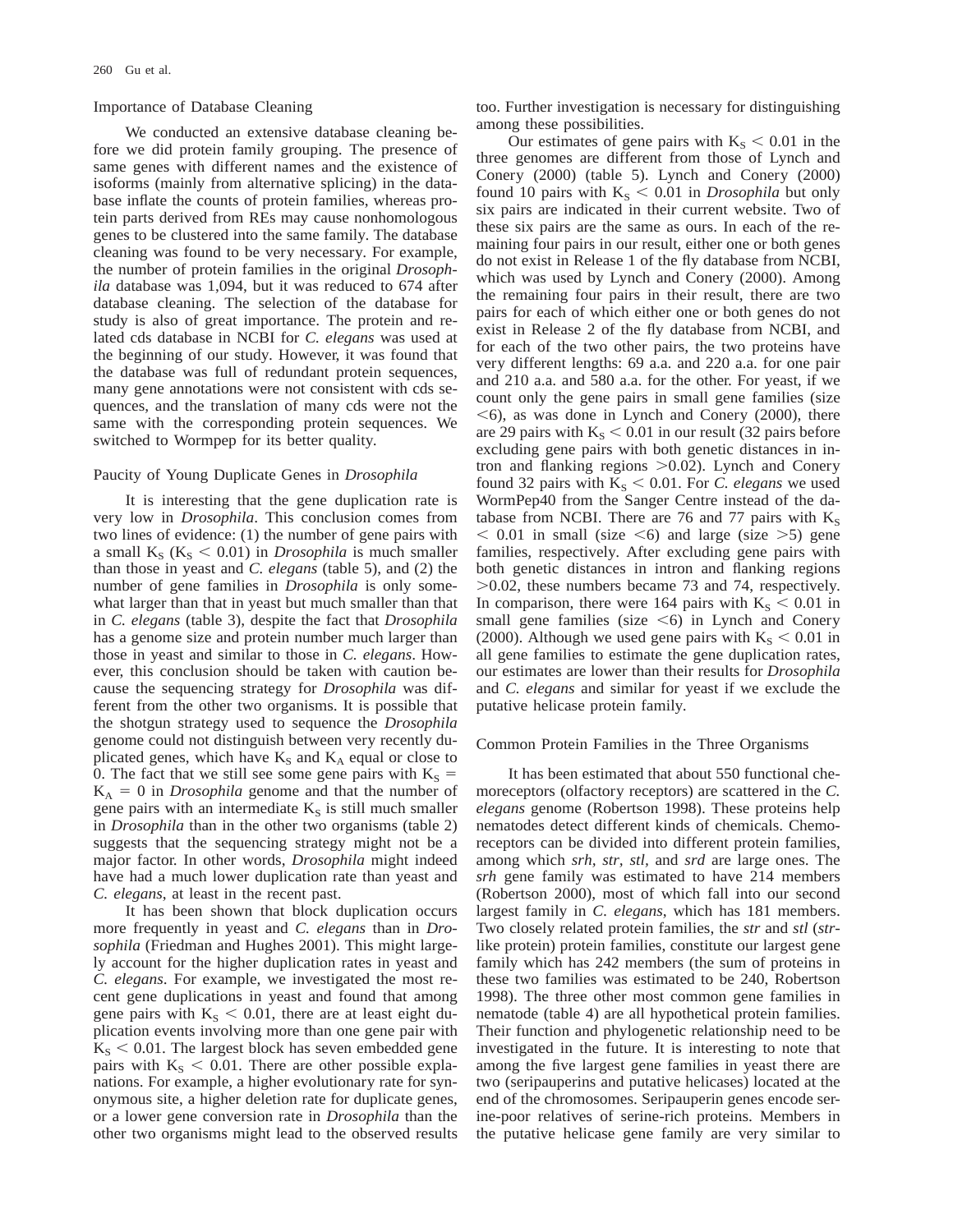

FIG. 1.—Relationship between ENC and the difference between  $K_S$  and the average number of nucleotide substitutions per site (K) in the upstream- and downstream-flanking regions for gene pairs with  $K<sub>S</sub> < 0.25$  in yeast. Only gene pairs within small families (size  $\leq 6$ ) were considered. The mean of the K values in the upstream (D<sub>up</sub>)- and downstream (D<sub>down</sub>)-flanking 150-bp regions was used to compare with K<sub>S</sub> value.

each other. Transcriptions of these genes are not detected under normal culture conditions (Viswanathan et al. 1994; Yamada et al. 1998). However, expression of putative helicases can be detected under some stress conditions (Yamada et al. 1998). Another common gene family in yeast is also a stress response gene family: heat shock proteins. Most of the proteins within this family are cell stress chaperones. The remaining two of the five largest protein families are both membrane proteins. Although yeast has a gene duplication rate as high as that in *C. elegans* and much higher than that in *Drosophila*, there are no protein families in yeast that are as large as those in the other two organisms. Like olfactory receptors in *C. elegans*, cuticle proteins represent two out of the five largest protein families in *Drosophila*. The P450 proteins have been divided into two protein families (Tijet, Helvig, and Feyereisen 2001), one of which is among the five largest protein families in *Drosophila* (table 4), and the other is among the 10 most common protein families in flies (data not shown). The other two largest protein families in *Drosophila* are trypsin and GTP-binding proteins, which are involved in metabolic and regulatory pathways.

# Nonneutral Evolution at Synonymous Sites in Yeast

As codon usage is strongly biased in many yeast genes (Ikemura 1982), we now consider whether codon usage bias can affect the estimation of  $K<sub>S</sub>$  in yeast duplicate genes. We used gene pairs within the same duplicate block to investigate the relationship between  $K<sub>S</sub>$ and codon usage bias, which is negatively correlated with the ENC in a gene. In principle, gene pairs within a block should have the same age, but we noted that those pairs with a small ENC value (implying strong codon usage bias) tended to have a small  $K<sub>S</sub>$  value (data not shown). A similar pattern was found by Friedman and Hughes (2001). These results suggest that synonymous sites in genes with strong codon usage bias are under selective constraints. We now compare the  $K_S$  values with the numbers of substitutions per site (K) in both the upstream- and downstream-flanking 150-bp regions. We consider only gene pairs with  $K_s < 0.25$  in small gene families (size  $\leq 6$ ) because it is easier to obtain reliable  $K<sub>S</sub>$  and K when they are not large and because if the family size is larger than six, there may be too many nonindependent pairs. The result is shown in figure 1. For all gene pairs with average  $ENC \leq 32$ , the  $K<sub>S</sub>$  values are much smaller than the average K values in the flanking regions, whereas for the majority of gene pairs with average ENC  $\geq$ 32, the K<sub>S</sub> values are similar to the average K values in the flanking regions. This suggests that for a duplicate gene pair with strong codon usage bias, the  $K<sub>S</sub>$  value does not increase linearly with the age of the gene duplication. In the above study of recent gene duplication rates, we considered only gene pairs with  $K_S < 0.01$  and excluded those gene pairs whose genetic distances in intron and flanking regions were  $>0.02$ . This procedure reduced the effect of codon usage bias on  $K<sub>s</sub>$  (table 5) and should give a more accurate estimate of the rate of gene duplication.

## **Acknowledgments**

This work was supported by NIH grants GM30998, GM55759, and HD38287. A.C. was supported by CAPES-Brasilia/Brazil. We thank A. Nekrutenko, H. Wang, K. Thornton, and E. Stahl for discussion. The comments of the two reviewers and the computer support from R. Blocker are greatly appreciated.

# LITERATURE CITED

- AKASHI, H., R. M. KLIMAN, and A. EYRE-WALKER. 1998. Mutation pressure, natural selection, and the evolution of base composition in *Drosophila*. Genetica **102/103**:49–60.
- THE ARABIDOPSIS GENOME INITIATIVE. 2000. Analysis of the genome sequence of the flowering plant *Arabidopsis thaliana*. Nature **408**:796–815.
- BROSIUS, J. 1999. Genome were forged by massive bombardments with retroelements and retrosequences. Genetica **107**: 209–238.